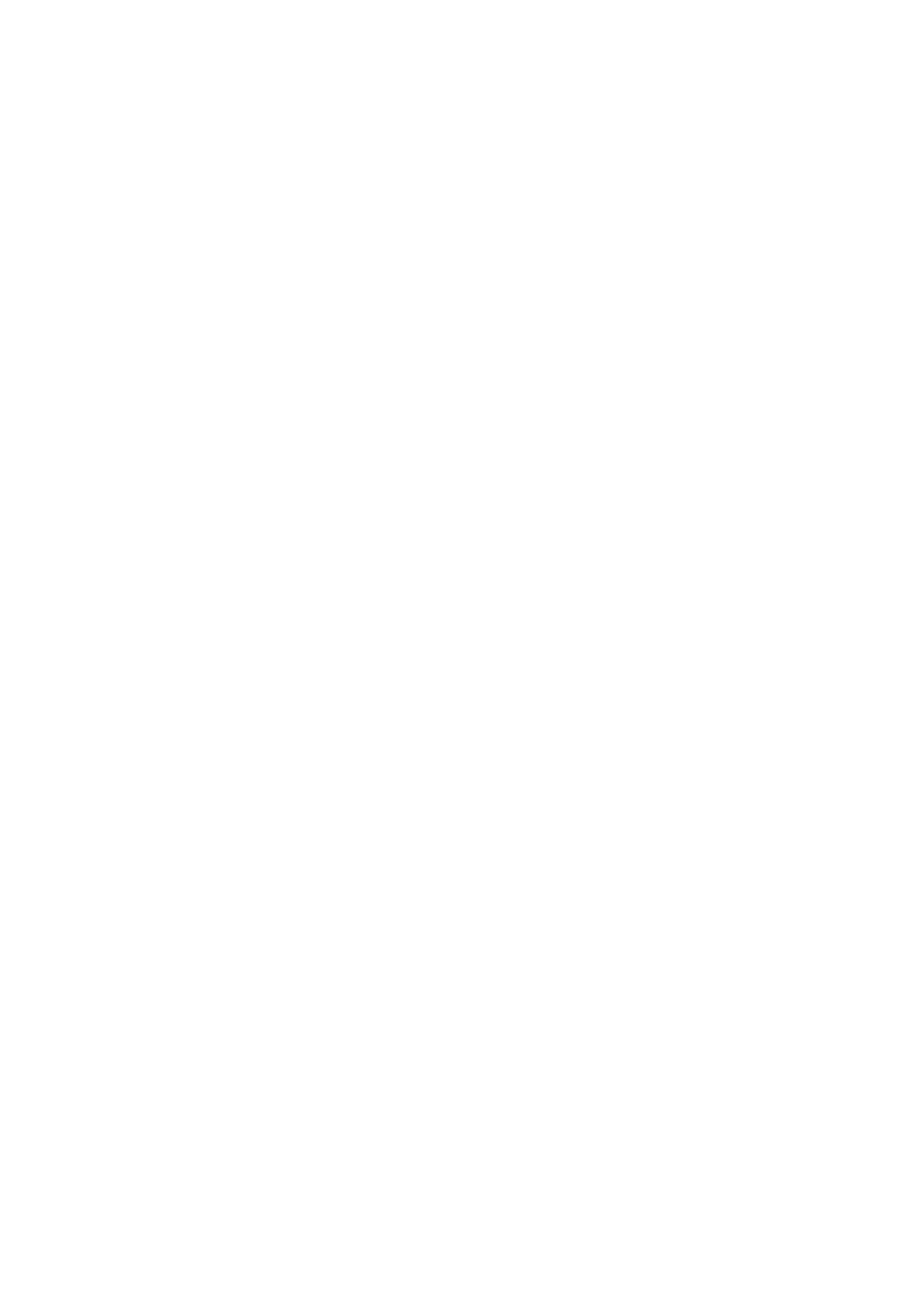# **Dietary Impact on Canine Behaviour**

# **Dietens påverkan på hundens beteende**

# **Camilla Harju**

| Supervisor:                | Sara Ringmark, SLU, Department of Anatomy, Physiology and Biochemistry         |
|----------------------------|--------------------------------------------------------------------------------|
| <b>Examiner:</b>           | Birgitta Åhman, SLU, Department of Animal Nutrition and Management             |
|                            |                                                                                |
| <b>Credits</b>             | 15 ECTS                                                                        |
| <b>Course title:</b>       | Bachelor project in Animal Science                                             |
| Course code:               | EX0553                                                                         |
| Programme:                 | Animal Science - Bachelor's programme                                          |
| Level:                     | Basic G2E                                                                      |
|                            |                                                                                |
| Place of publication:      | Uppsala                                                                        |
| Year of publication:       | 2016                                                                           |
|                            |                                                                                |
|                            |                                                                                |
| <b>Online publication:</b> | http://stud.epsilon.slu.se                                                     |
|                            |                                                                                |
|                            |                                                                                |
|                            |                                                                                |
| Nyckelord:                 | hund, nutrition, foder, beteende, aggression, aktivitet, mättnad, stress       |
| Keywords:                  | canine, dog, nutrition, feed, behaviour, aggression, activity, satiety, stress |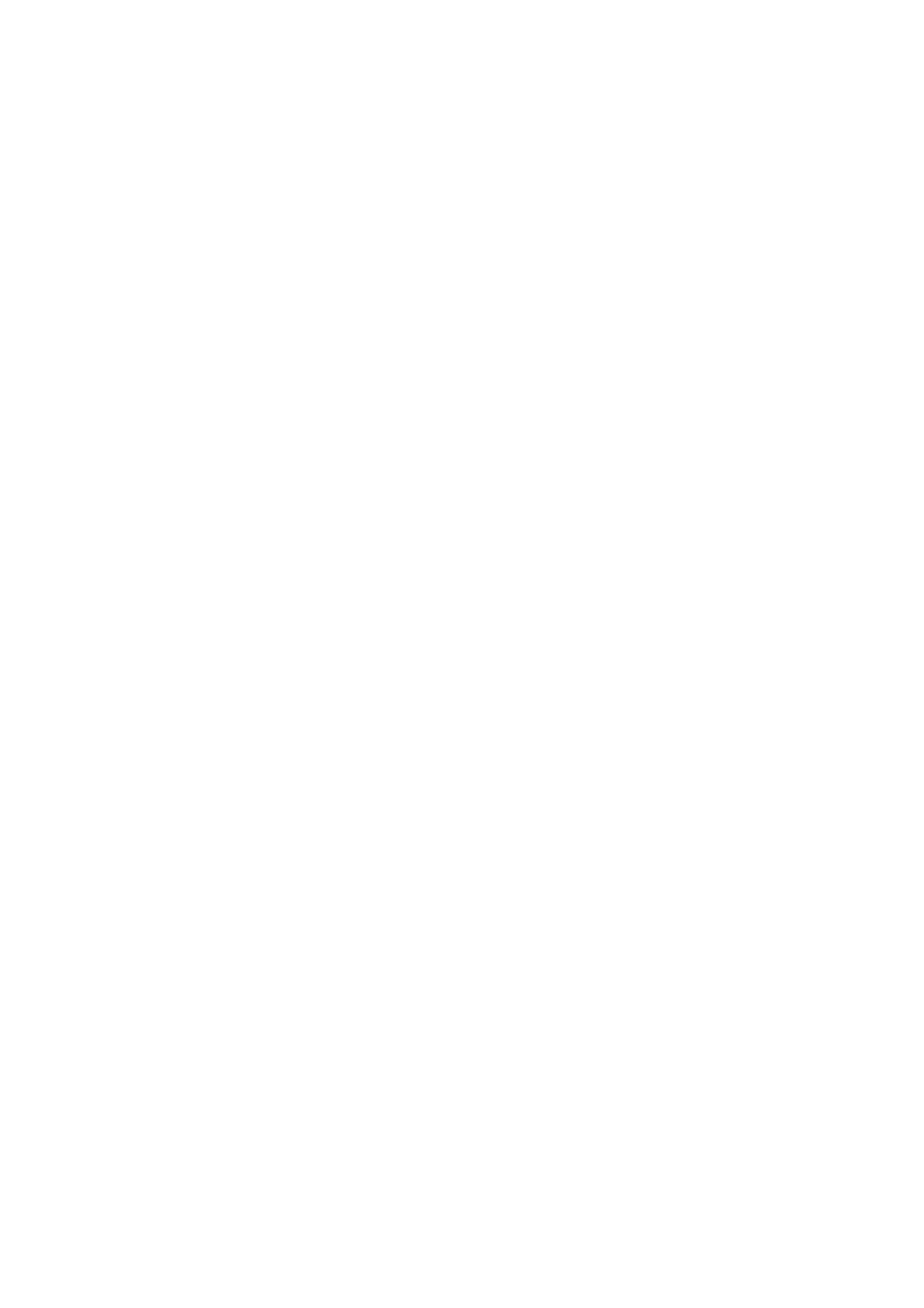# **Abstract**

Currently there has been a lot of interest in nutritional effects on behaviour, but the connection between diet and behaviour is still quite unestablished in dogs. This literature review presents connections between nutrition, physiology and canine behaviour, and whether canine behaviour can be regulated by altering the diet, based on current scientific literature in this field. By altering the diet, availability of precursors for hormones and neurotransmitters that controls behaviour may be regulated. Activity level is found to be affected by the fermentability of dietary fibre, energy restriction and indirectly by energy surplus. Aggressive behaviour may be decreased by low protein content and tryptophan supplement. Undesirable behaviour caused by lack of satiety is affected by dietary fibre and their fermentability. Taken together, the studies presented in this review points towards that there is a connection between nutrition, physiology and behaviour in dogs, as well as that canine behaviour can be regulated to some extent by altering the diet. However, further research is required to draw more specific conclusion on how nutrition affect canine behaviour.

# **Sammanfattning**

Hur diet påverkar beteendet är ett aktuellt intresseområde, men sambandet mellan foderintag och beteende är fortfarande till stor del okänt hos hund. Denna litteraturöversikt är baserad på vetenskaplig litteratur och presenterar studier där samband mellan diet, fysiologi och beteende hos hund har undersökts. Hundens beteende kan påverkas genom tillförsel av utgångsämnen för beteendereglerande hormoner och signalsubstanser. Förekomst av aggressiva beteenden kan reduceras med lägre proteininnehåll och tryptofantillsatts. Hundens aktivitetsnivå har visats kunna påverkas av mängden kostfiber och energitillgång. Kostfiber och dess fermentabilitet påverkar också hundens mättnadskänsla, vilket i sin tur inverkar på oönskade beteende som uppstår vid hunger. Studierna i denna litteraturöversikt tyder på att hundens beteende till en viss grad kan regleras med förändringar i dieten. För att kunna dra mer specifika slutsatser krävs ytterligare forskning inom ämnesområdet.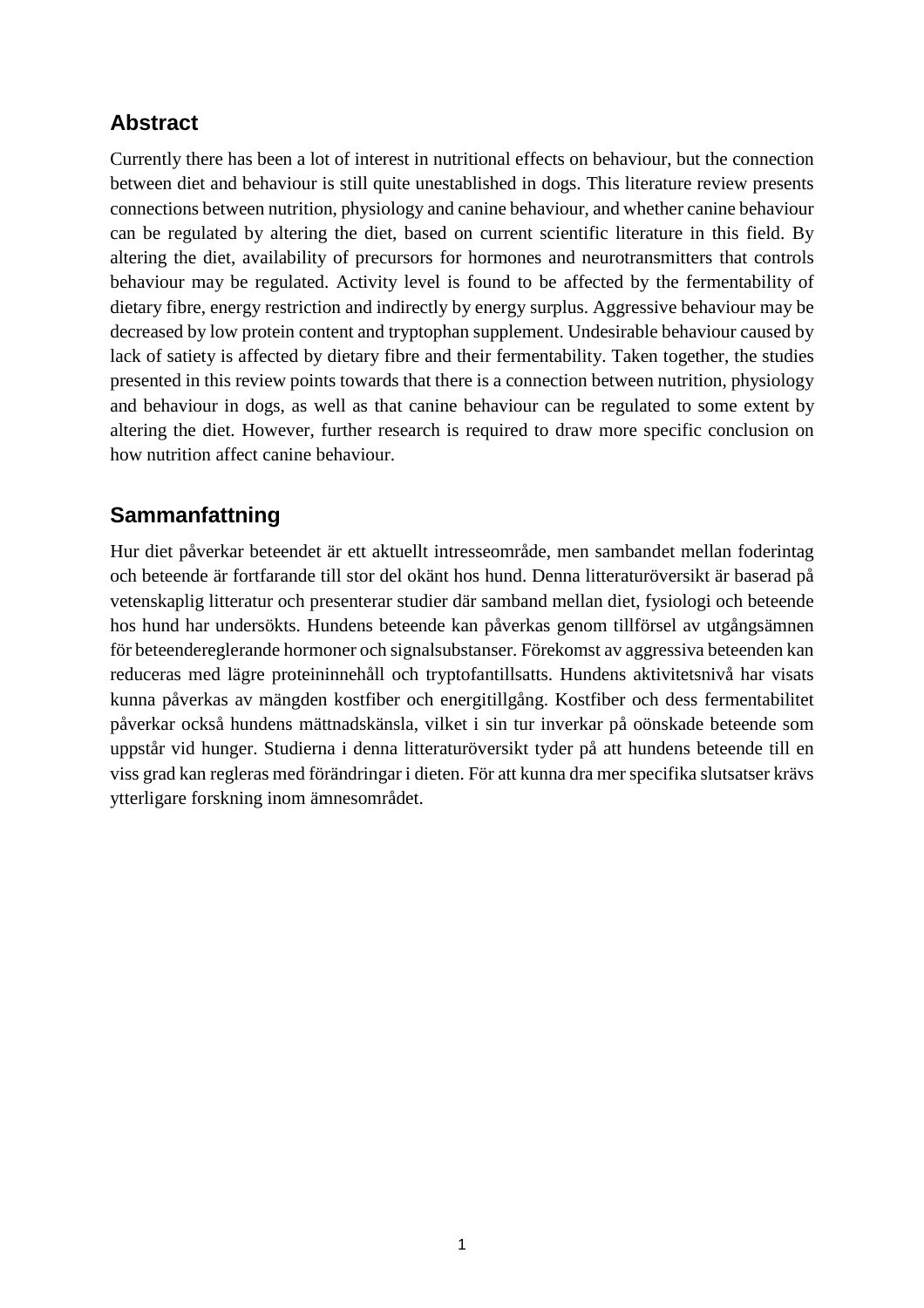## **Introduction**

In Sweden, there is around 784 000 dogs in 572 000 households (SCB, 2012). Dogs are popular pets and people all around the country are in close contact with dogs every day. The dog was domesticated 13 000-17 000 years ago from the Grey wolf (Driscoll *et al.*, 2009) and has since then adapted remarkably to the human life style. Still, the dog is a predator that prefers to live in packs and have natural behavioural needs, such as digging, using their senses and exercise. An environment that does not fulfil these needs can cause the dog to become stressed, anxious or aggressive, which compromises its wellbeing. A dog's behaviour is not only controlled by the environment, but also by genetic, cognitive and physiological factors (Miklosi, 2014). Physiological factors, in turn, can be effected by nutrition (Bosch *et al.*, 2007) which will be explored further in this thesis.

There are significant evidence that nutrition can affect behaviour in mammals, through increasing or decreasing the substances that are precursors for behavioural regulating hormones and neurotransmitters (Bosch *et al.*, 2007). The connection between feed intake, physiology and behaviour in dogs, however, is not well established. Many factors, such as, breed and individual must be considered before applying this knowledge in dogs.

The aim of this literature review is to get an overview of connections between nutrition, physiology and behaviour in adult dogs reported in current literature and to find out if canine behaviour can be affected by altering the diet. The focus of nutrition will be on the major nutrient and energy content of diets. Physiology will include differences in physiological measures, such as plasma concentration of acting substances, between dogs expressing problematic behaviour and normal dogs, and the physiological mechanisms relevant for the connection between nutrition and behaviour. Since the definition of behaviour is wide, focus will be on common behaviours that have been studied and are considered problematic by dog owners, e.g. aggression, behaviours caused by lack of satiety and increased/decreased level of activity, or are indicators of poor animal welfare, e.g. stress. Presently, there is an insufficient amount of research on dogs, so some findings in other mammals with similar physiological traits e.g. human, monkey and rat, are also included. As diet may alter the availability of precursors for behaviour-regulating neurotransmitters and hormones, the hypothesis is that canine behaviour can be affected by dietary adjustment.

#### **Literature research**

This literature review is based mainly on peer-reviewed scientific literature, which were found mainly using databases such as Web of Knowledge, PubMed and Google Scholar. General articles were found using following search terms; "dog\* or canine" and "nutrition or feed or diet" and "behavio\*". Search terms such as "aggression or satiety or activity", "protein or tryptophan", "fibre or carbohydrates", "PUFA or fatty acid", "seroton\*", "cholesterol" were used to find more specialized articles. Besides databases, literature was also found from references of other articles.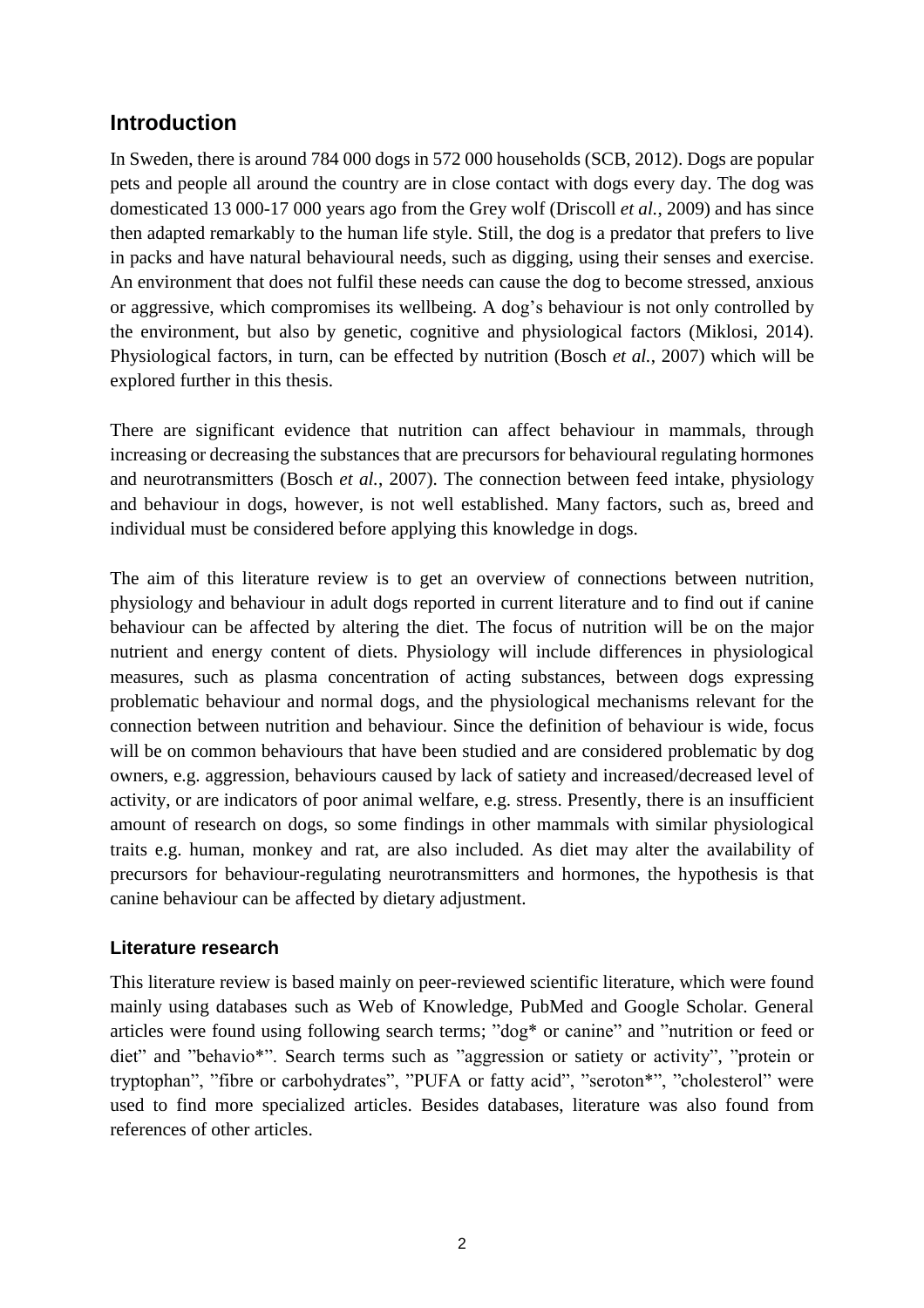## **Nutrient requirements of dogs**

## **Energy**

Chemical energy is found in proteins, fats and carbohydrates. It is not a nutrient per se but has a large impact on the physiological activity in all living organisms and is therefore important to consider in diets. In the body, energy is converted into adenosine triphosphate (ATP) which is utilized for most energy-requiring processes why a sufficient dietary energy supply is required to maintain homeostasis (Sjaastad *et al.*, 2010).

Adult dogs have a maintenance metabolic energy requirement of 552 kJ/ kg BW $^{0.75}$ , but this estimation is just indicative since the energy requirement is effected by multiple factors. The requirements can either increase or decrease by factors such as breed, lean body mass percentage, age, stress level, activity, illness or trauma. It is also important to acknowledge that the individual variation between dogs and environmental factors, such as temperature, also effect the energy requirements. (NRC, 2006)

### **Protein**

Amino acids are divided into essential and non-essential. Ten amino acids are essential for dogs; arginine, histidine, isoleucine, leucine, lysine, methionine, phenylalanine, threonine, tryptophan and valine. Essential amino acids are mainly used for protein synthesis. Whereas, dispensable amino acids are mainly required for maintenance, growth, lactation and gestation. Amino acids contain nitrogen, carbon and structural components that are used for making essential components like enzymes, purines, pyrimidines, heme, neurotransmitters, neuromodulators and hormones. The carbon can be used for energy or glucose production through gluconeogenesis. (NRC, 2006)

Adult dogs have a maintenance minimum crude protein requirement of 5.90 g/ kg BW<sup>0.75</sup> (AAFCO, 2014), however the National Research Council (NRC, 2006) presents 2.62g/ kg  $BW<sup>0.75</sup>$  to be the minimal requirement. The protein requirement is increased for dogs that are active, growing, geriatric, gestational, lactating and sick (NRC, 2006). There is no safe upper limit for proteins as excess protein is excreted through urine why it is assumed that dogs can handle high protein intakes without negative effects on homeostasis (NRC, 2006).

### **Fat**

In addition to fats, there are other lipids with nutritional value e.g. glycolipids, phospholipids, lipoproteins, steroids and terpenes (McDonald *et al*., 2002). Fat is a macronutrient that provides energy and can be stored in both plants and animals. Fats are a form of glycerol based lipids where an alcohol glycerol is esterified with three fatty acids resulting in triglycerides (McDonald *et al.*, 2002). The fatty acid composition varies between fats. In dogs, two fatty acids are essential; linoleic and  $\alpha$ -linolenic acid, also known as omega-6 and omega-3, respectively (NRC, 2006). These have both structural and physiological functions that are vital for the wellbeing of animals (McDonald *et al.*, 2002). The essential fatty acids are also sources of other important fatty acids, such as eicosapentaenoic (EPA) and docosahexaenoic (DHA)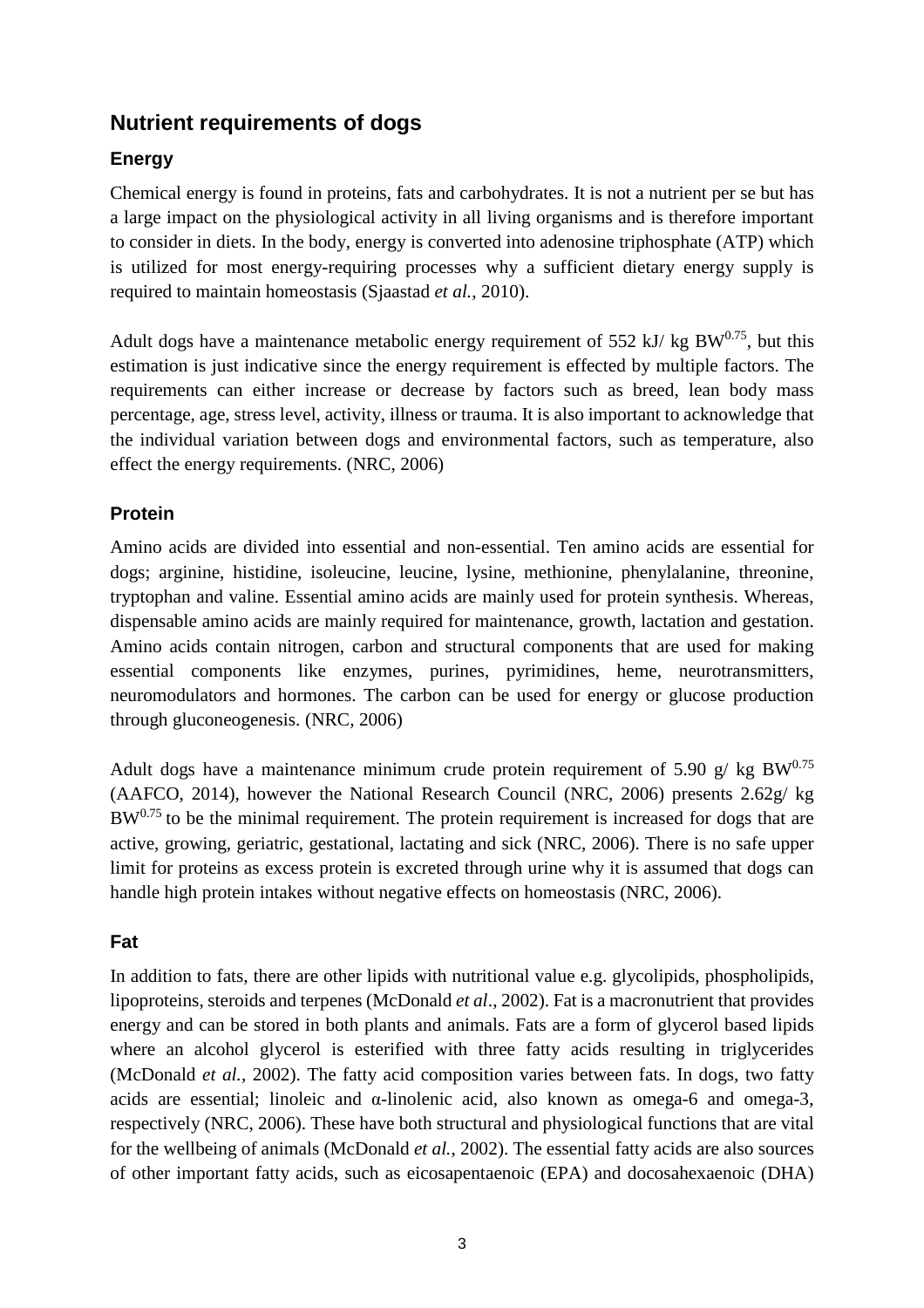acids (McDonald *et al*., 2002).

For adult dogs at maintenance, the recommended allowance for total fat intake is 1.8g/ kg BW<sup>0.75</sup> (NRC, 2006). The recommended allowance of linoleic and α-linolenic acid is 0.36g/ kg  $BW^{0.75}$  and  $0.014g/kg$  BW<sup>0.75</sup> of DM, respectively (NRC, 2006).

Although triglycerides are the main dietary lipids there are other important dietary lipids, such as cholesterol which is utilized for the structure of cell membranes and other cellular functions. Animals can synthesize cholesterol in most of their cells, but not in sufficient amounts to meet the demand and therefore dietary cholesterol is required. (Sjaastad *et al.*, 2010)

### **Carbohydrates and dietary fibre**

Dogs do not have a specific requirement for carbohydrates in their diet, but carbohydrates are used in dog feeds for energy, structure, texture, palatability and beneficial fibre (NRC, 2006). As a facultative carnivore, the dog is able to utilize starch to a larger extent compared with the carnivorous wolf (Axelsson *et al*., 2013). Axelsson *et al*. (2013) found that the wolf has two copies of a gene coding for amylase (AMY2B), whereas the dog has 4-30 copies, and that the gene expression is 28 times higher in dogs. They also presented evidence that two other genes (MGAM an SGLTI), which are important for starch digestion, have gone through selection during the domestication process.

Dietary fibre is structural remains of plant cells that are resistant to digestion and absorption by enzymes in the gastrointestinal tract, instead they are to a various extent fermented by microorganisms in the large intestine. Short-chain fatty acids (SCFA), such as acetate, propionate and butyrate, are product yield from the microbial fermentation of fibre and can be utilized as energy, thereby contributing to a small part of the energy intake (McDonald *et al.*, 2002). Even though dogs have the capacity to ferment dietary fibre, it is limited and an overconsumption of fibre will decrease availability and digestibility of other nutrients (NRC, 2006).

## **Dietary impact on canine behaviour**

There are widespread disagreements about the definition of behaviour. These are reviewed in Levitis *et al.* (2009) and behaviour is concluded as: "... the internally coordinated responses (actions or inactions) of whole living organisms (individuals or groups) to internal and/or external stimuli, excluding responses more easily understood as developmental changes" (Levitis *et al*., 2009, p. 10).

## **Activity**

Activity is not per se a behaviour, but is connected to behaviours such as laziness and hyperactivity which can indicate poor welfare. Different activity levels are desirable in different context, e.g. therapy dogs need to be calm and patient with a low activity level whereas working dogs often need to be fast and vigorous with a high activity level.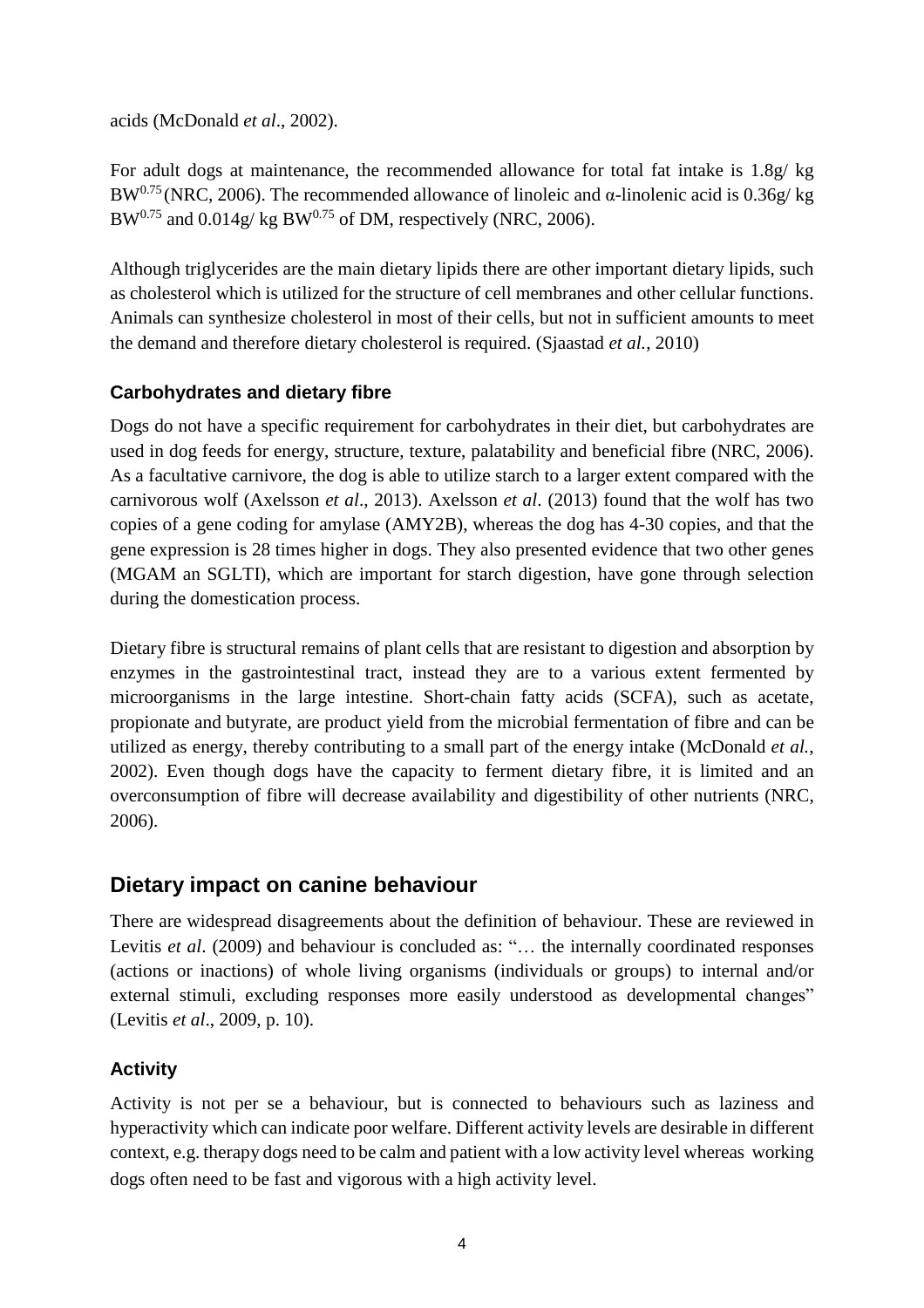#### *Energy restriction effect on activity*

The energy content in feed may affect activity level of the dog (Crowell-Davis *et al.*, 1995a;1995b). To investigate this relationship, Crowell-Davis *et al.* (1995a) studied the change in behaviour and activity of 39 overweight dogs of different breeds of both sexes that were put on restricted diets. Same feed was used in all parts of the study and the measurements were done individually. In a pre-study, the dogs were fed ad libitum for 15 minutes twice a day and the activity and behaviours were measured to create a baseline level for the studies. During the restriction period dogs were divided into groups with diets containing different degree of restriction; 0, 25, 40 or 50 % from calculated maintenance energy intake. Different behaviours, such as barking, movement and object manipulation, was recorded 4 times a day during days 1-2, 8-9 and 15-16 of calorie restriction. An activity index was measured to estimate the activity levels of individual dogs. The study ended when the dogs reached target weight or ultimately after 16 weeks. Data presented in the study showed that lower energy intake resulted in a lower activity level, except pre-feeding which was thought to be due to increased arousal during food anticipation (Crowell-Davis *et al.*, 1995a). A negative correlation between degree of restriction and activity index was seen, which was thought by the authors to be due to calorie-conserving behaviour (Crowell-Davis *et al.,* 1995a). Further, restricting energy intake can also cause frustration in dogs which can be seen as different behaviours such as increased object manipulation including chewing, pawing, licking and holding in mouth (Crowell-Davis *et al.*, 1995a). In a continuous study, Crowell-Davis *et al.* (1995b) studied the changes in activity when dogs were taken off the restricted diets and the difference in activity between baseline and 10 months after restriction for the same 39 dogs directly after the previous study ended. The dogs were transferred to either the same diet as in the pre-study or on maintenance requirement diet (Crowell-Davis *et al*., 1995b). Same feed and methods as in Crowell-Davis *et al*. (1995a) were used. The continuous study reported only minimal or non-substantial changes in activity when dogs were taken off the restricted diets, as well as between baseline and 10 months after restriction (Crowell-Davis *et al.*, 1995b).

#### *Energy surplus effect on activity*

Excess energy intake is stored in the body as fat and glycogen, therefore a constant excess energy intake will lead to weight gain in dogs. Obesity is a major health and welfare issue for pet dogs. In humans, there is a bidirectional relationship between obesity and physical activity i.e. obesity reduces physical activity and low physical activity is a risk factor for obesity (Hughes *et al.*, 2006; Ekelund *et al*., 2008). A similar bidirectional relationship has been presented in studies of dogs. In a study by Morrison *et al*. (2013) total activity and the time spent on behaviours requiring different activity levels for dogs in various body conditions were registered. The obese dogs performed less of vigorous activities than the ideal weight dogs. Further, an epidemiological study which investigated factors associated with obesity using a cross-sectional questionnaire for dogs attending veterinary practices, has found lack of exercise to be a risk factor associated with canine obesity (Courcier *et al.*, 2010).

#### *Dietary fibre effect on activity*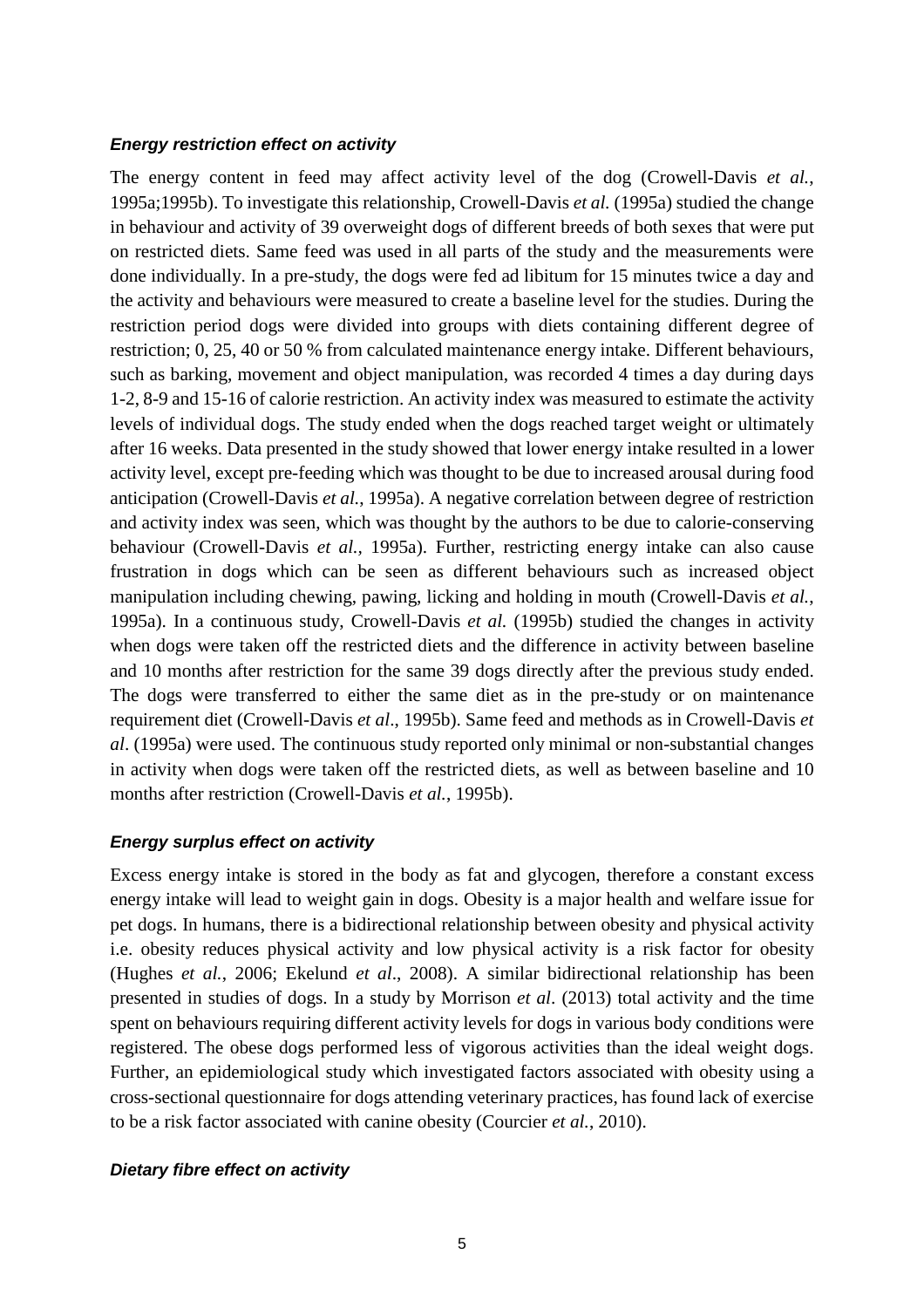Bosch *et al.* (2009b) compared the effect of a low-fermentable fibre (LFF) diet containing 8.5 % cellulose and a high-fermentable fibre (HFF) diet containing 8.5 % sugar beet pulp and 2% inulin on behaviour in dogs, by continuous recording of different behaviours and several behavioural tests. They found that dogs fed HFF were more inactive than those fed LFF, probably due to prolongation of postprandial satiety. Dogs on LFF diet seemed to have increased arousal before feeding, seen as increased tail wagging, whereas dogs on HFF diet were more relaxed (Bosch *et al.,* 2009b).

## **Aggression**

Aggression is a behaviour causing serious problems and can be a public health risk. Each year approximately 12 500 people in Sweden visit hospitals due to dog related injuries (SKK, 2012). Aggression is therefore a contributing factor for people to give up or euthanize their dog. There are several forms of aggression, for example dominant and territorial aggression. Territorial aggression can further be divided into fear or defensively induced.

#### *Effect of energy restriction on aggression*

Crowell-Davis *et al*. (1995a; 1995b) reported that dogs given energy restricted diets, i.e. energy deficient diets, can show aggressive behaviour such as snaps, bites, focused barking and fighting. The authors also found correlations between level of energy restriction and the amount of aggressive behaviours, but the direction of the correlation depended on how long the diet had proceeded as well as individual differences (Crowell-Davis *et al.*, 1995a). In Crowell-Davis *et al.* (1995a) study, where overweight dogs were put on caloric restricted diets, the overall aggression depended on how long the dogs had been on the restricted diet. Measures at day 1 showed a significant positive correlation i.e. the more restrictive the diet was, the more aggressive behaviours occurred. Whereas, by the second week on the diet the correlation became negative. The significant aggressive behavioural changes were however due to few dogs which indicates that there are individual differences that affect the aggressive behaviours. Overall, the aggressive behaviours that occurred initially decreased when the calorie restricted diet was prolonged. In the continuous study by Crowell-Davis *et al.* (1995b) the aggression decreased significantly from the time before restriction until 5-9 months after the restriction diet.

#### *Fatty acids effect on aggression*

Serum concentration of triglyceride is connected with dominance aggression in dogs. According to Pentürk & Yalcin (2003), who analysed blood samples of both aggressive and non-aggressive dogs, dominant aggressive dogs have significantly lower serum concentration of triglycerides than non-aggressive dogs.

Plasma α-linolenic acid concentration is found to be associated with aggression in dogs. This was concluded from a pilot study by Re *et al.* (2008) that analysed blood samples of both aggressive and non-aggressive dogs. The results demonstrated that the plasma concentrations of docosahexaenoic acid (DHA) was lower and the ratio between linoleic and  $\alpha$ -linolenic acid was higher in aggressive than non-aggressive German Shepherds (Re *et al.,* 2008).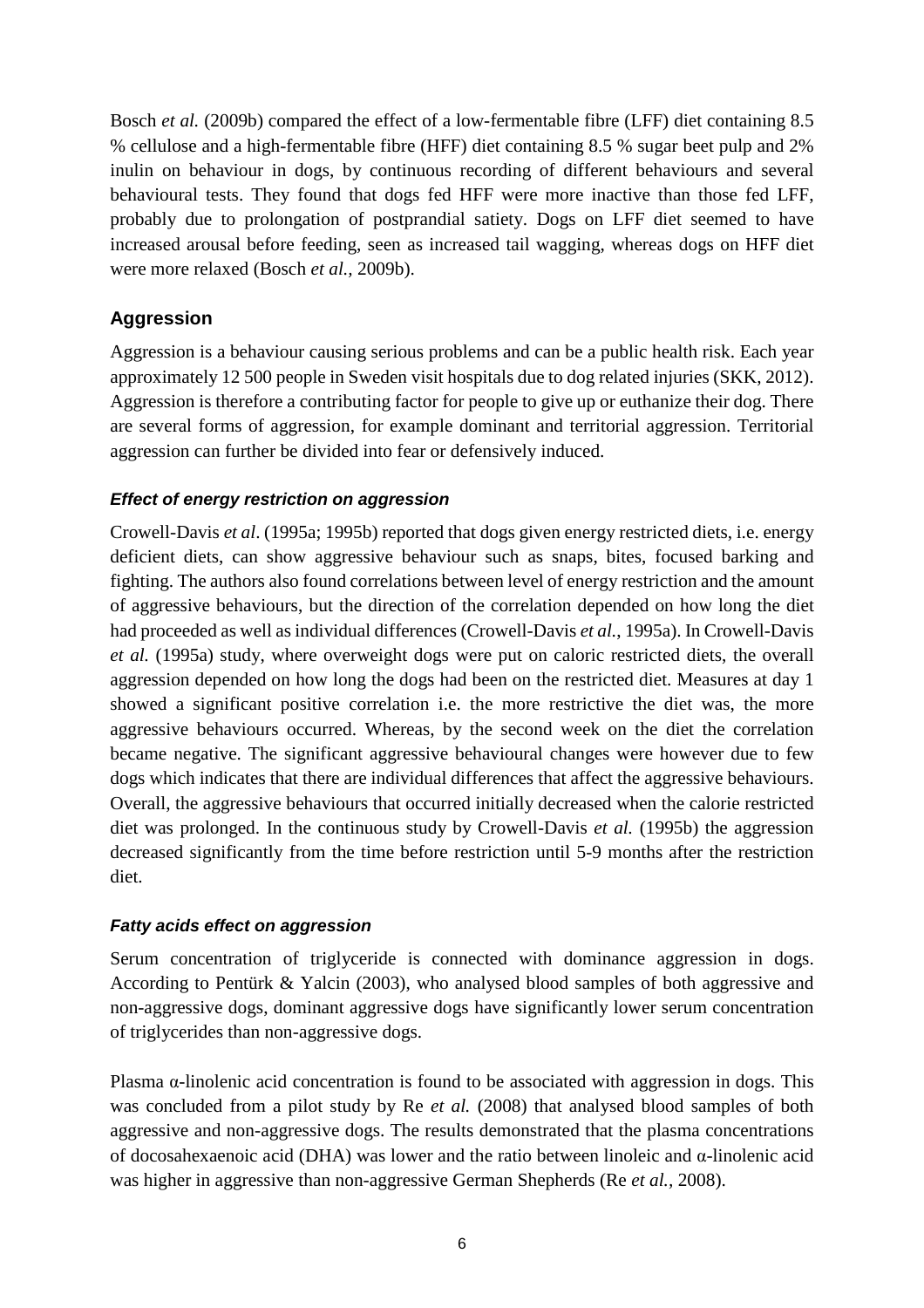#### *Cholesterol effect on aggression*

Both total cholesterol and high-density lipoprotein cholesterol levels in serum have been found to be lower in aggressive than non-aggressive dogs (Pentürk & Yalcin, 2003), which agrees with Re *et* al. (2008) that showed lower plasma cholesterol in aggressive than non-aggressive dogs. These findings are also in line with the results of several studies made on humans and rats (Hillbrand & Spitz, 1999). The reason may be that serotonergic activity is found to be positively correlated with serum cholesterol levels in studies made on humans and monkeys (Buydens-Branchey *et al.*, 2000; Kaplan *et al*., 1994). There are no studies on how dietary levels of cholesterol affects behaviour in dogs, but Kaplan *et al*., (1994) found that monkeys in lowcholesterol diet were more aggressive than those on high-cholesterol diets.

#### *The serotonergic system*

Serotonin is a neurotransmitter in the serotonergic system, which affects a variety of physiological functions. Among these, serotonin modulates physiological function and is associated with both well-being and elevated mood (Mann, 1999; Young, 2007). Dysfunction in the serotonergic system is associated with increased aggression and decreased impulse control in dogs (Reisner *et al*., 1996), as well as in humans and rats (Mann, 1999). Reisner *et al.* (1996) found that aggressive and impulsive dogs had less serotonin metabolites in their cerebrospinal fluid than nonaggressive dogs. This agrees with findings by Rosado *et al*. (2010) who reported that aggressive, especially defensively aggressive, dogs had significantly lower serotonin concentration in serum than nonaggressive dogs.

#### *Protein and amino acid effect on aggression*

Tryptophan is an amino acid mainly utilized to produce [nicotinamide](https://en.wikipedia.org/wiki/Nicotinamide_adenine_dinucleotide) adenine dinucleotide (NAD+), but is also a precursor for serotonin. Excess serotonin is not synthesized directly as a result of increased tryptophan intake, but if there is an increased amount of tryptophan available when the enzyme tryptophan hydroxylase that synthesizes serotonin synthesis is activated, the serotonin synthesis could increase up to double (Bosch *et al*., 2007). However, plasma tryptophan concentrations are regulated by tryptophan deoxygenate and therefore a continuous supply of dietary tryptophan is required (NRC, 2006)

A prospective study by Dodman *et al.* (1996) indicated that a diet with high protein concentration (32 %) increased fear induced territorial aggression in dogs compared to low (17 %) and medium (25 %) protein concentrations. However, protein concentration in the diet did not affect dominance aggression or hyperactivity. Another study compared if dominance aggression, territorial aggression and hyperactivity in dogs was effected by high (30 %) and low (18 %) protein diets with or without tryptophan supplementation (DeNapoli *et al*., 2000). Both low protein and tryptophan supplement reduced these behaviours. One reason for this could be the fact that tryptophan is generally found in lower concentration compared to other large neutral amino acids (LNAA), which all use the same transport carriers across the bloodbrain barrier (Bosch *et al*., 2007). Low protein diet as well as tryptophan supplement will increase the ratio of tryptophan to other LNAA in the plasma, increasing the transport of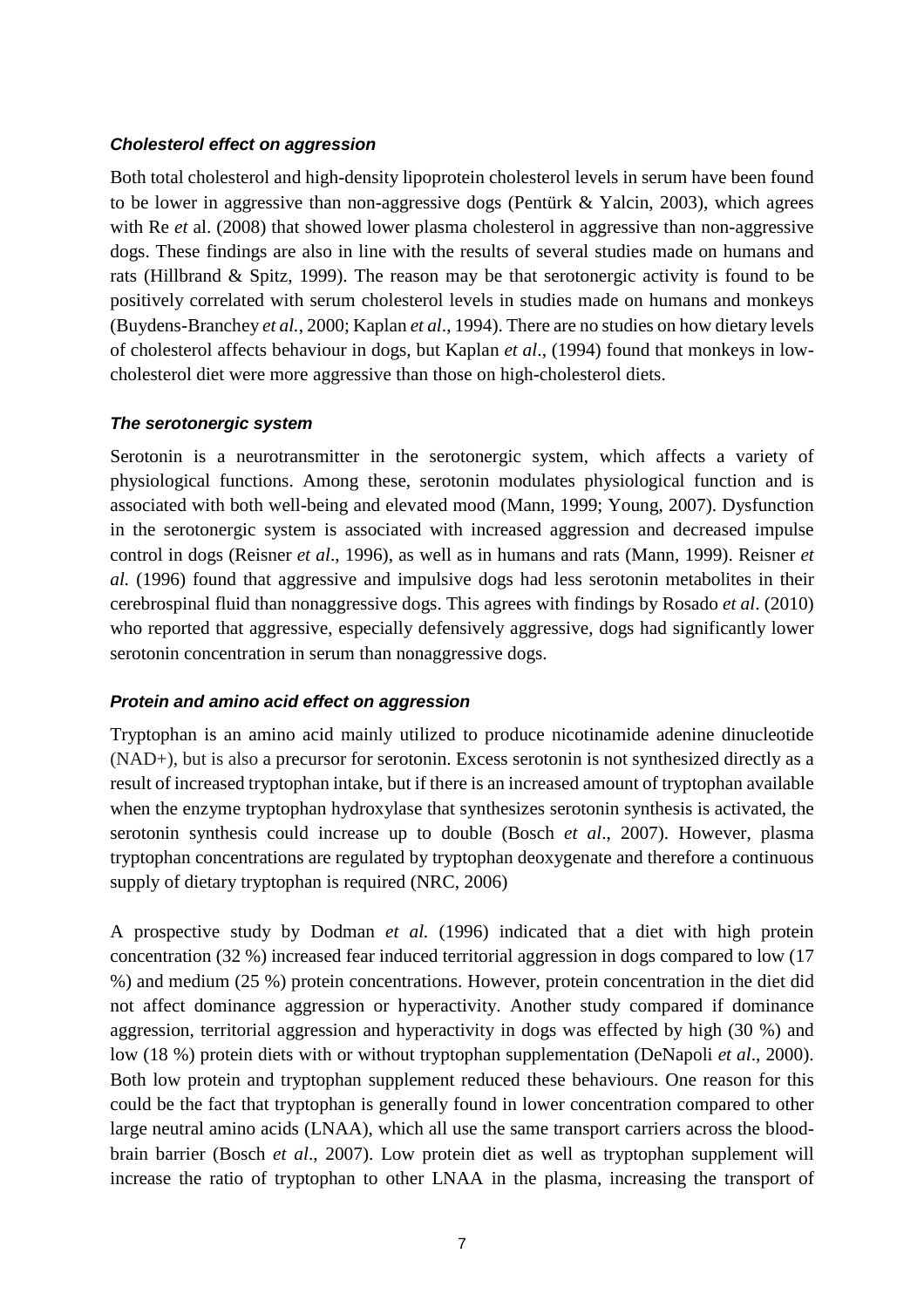tryptophan to the brain causing a higher serotonin synthesis (Bosch *et al*., 2007).

#### *Carbohydrates effect on serotonin*

The brain concentration of tryptophan is positively correlated with the synthesis of serotonin in the brain. Tryptophan competes with other LNAA for transport to the brain. In rats, ingestion of a carbohydrate rich diet increased plasma and brain tryptophan, which led to an increased serotonin synthesis in the brain (Fernstrom & Wurtman, 1971; Madras *et al.,* 1973). This is due to the fact that carbohydrates activate insulin secretion which increases plasma tryptophan, while decreasing the plasma concentration of other LNAA, which in turn leads to elevated brain tryptophan concentration that increases brain serotonin synthesis (Madras *et al.,* 1973). There has not been any research in dogs on how carbohydrates effect serotonin synthesis and thereby behaviour.

## **Satiety**

Studies from different countries reported that 22-44% of the dogs are overweight (McGreevy *et al.,* 2005) and a small exploratory study reported the corresponding number to be 29% in Sweden (Björk, 2015). A critical factor for decreasing overweight is to reduce the energy intake and increase the energy expenditure. When decreasing the feed intake, most dogs do not feel satiated which can result in poor mental welfare and behavioural problems. Different undesirable behaviours, such as begging and scavenging, might occur due to feeling of hunger (Weber *et al*., 2007). The effectiveness of maintaining satiety after a meal varies between diets, indicating that dietary content affects satiety (Bosch *et al*., 2009a; Weber *et al*., 2007).

#### *Dietary fibre effect on satiety*

In humans and rats, SCFA activates the production and secretion of satiety-increasing hormones, like peptide tyrosine tyrosine (PYY) and glucagon-like peptide-1 (GLP-1), while decreasing the production and secretion of ghrelin which is a hunger-stimulating hormone (Batterham *et al*., 2002; Massimino *et al*., 1998; Wren *et al*., 2001). In a study by Bosch *et al.* (2009a) dogs fed a HFF diet had higher fermentation and SCFA production as well as lower voluntary feed intake than dogs fed a LFF diet. The authors concluded that the dogs felt more satiated on HFF diet. However, in the same study they did not find any effects of SCFA on PYY, GLP-1 or ghrelin responses (Bosch *et al.*, 2009a), so further studies are required to understand these mechanisms in dogs. In turn, Massimino *et al.* (1998) found that HFF increased GLP-1 secretion compared to LFF. There are additional studies presenting evidence that dietary fibre increases satiety and satiety duration in dogs (Weber *et al.,* 2007). However, conflicting results have been presented by other studies (Butterwick *et al*., 1994; Butterwick & Markwell, 1997) in dogs.

### **Stress**

Stress can be an indicator of poor welfare in dogs and can be indicated by several different behaviours, such as snout licking, paw lifting, panting and a lowered posture (Beerda *et al.,* 1997).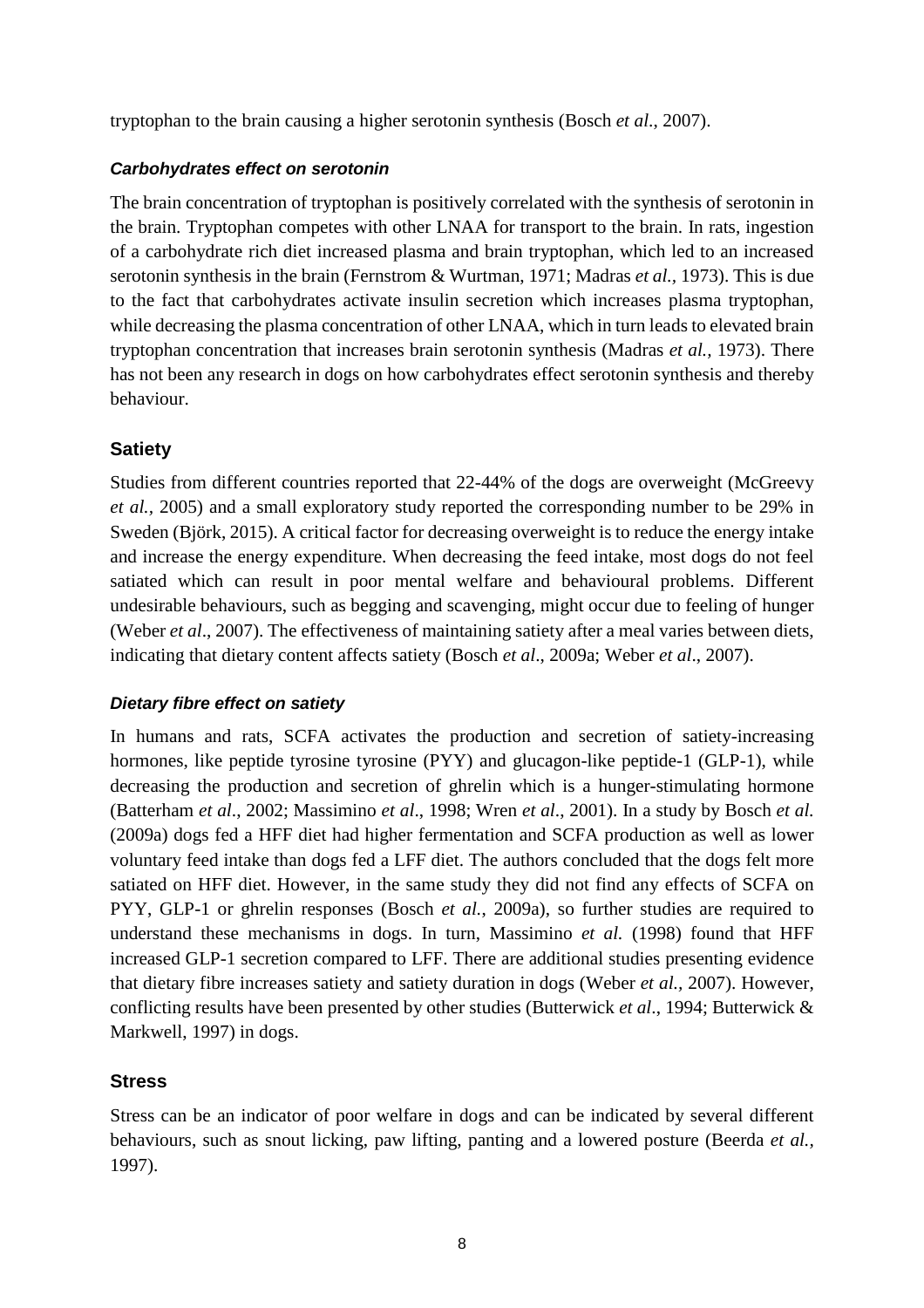#### *Tyrosine effect on stress*

Tyrosine is not an essential amino acid because it can be synthesized from phenylalanine. Tyrosine is a precursor to catecholamines, including dopamine, norepinephrine and epinephrine, which have many physiological functions but is especially important for coping with stress (Sjaastad *et al*., 2010). There are presently no reports on how tyrosine influences canine behaviour, but several on rats. Exposing an animal to uncontrollable stress increases the norepinephrine (NE) turnover in the brain which leads to a negative balance when more NE is used than synthesized (Rauch & Lehnert, 1990; Reinstein *et al*., 1984). Both Rauch & Lehnert (1990) and Reinstein *et al.* (1984) reported that this led to both neurochemical and behavioural deficits, such as depression and exploratory behaviours in rats. However, in both studies it was found that the symptoms could be prevented by pre-treatment of dietary tyrosine. Tyrosine rich diets does not increase catecholamine synthesis directly, but could be thought to improve coping with stress in dogs by increasing the amounts of the tyrosine available during stressful situation (Bosch *et al.*, 2007).

## **Discussion**

Dietary impacts on dog behaviour is a relatively unexplored field, but in this literature review, the main studies that I have found within the area have been presented. Taken together, these indicate that a link between nutrition, physiology and behaviour exists in dogs and that canine behaviour can be regulated to some extent by altering the diet.

#### **Activity**

In some context it is desirable to be able to control the activity level of a dog. Present studies present evidence that a dog's activity level can be reduced by energy restriction (Crowell-Davis *et al.*, 1995a; b) or a diet containing HFF (Bosch *et al.,* 2009b), but whether these are good methods is arguable. Decreasing a dog's long term energy intake below maintenance would lead to a deficiency that disturbs the body's homeostasis and cause underweight, which both have negative health impact. Dogs fed HFF had a lower activity level than dogs fed LFF, which could be due to prolongation of postprandial satiety or just be due to a variation in individual activity levels since the experimental dogs were not fed both diets. Indirectly, a long term energy surplus can decrease activity level by causing overweight which in Morrison *et al.* (2013) was correlated to lower activity level. However, due to health reasons, this is not a desirable method and should not be practiced. Just before feeding, activity level can be increased, either by an energy deficient (Crowell-Davis *et al.*, 1995a; b) or LFF (Bosch *et al.,* 2009b) diet in dogs. So in practice, performing high activity requiring work before feeding might cause the dog to be more active. The higher activity level might although be due to frustration as a result of not feeling satiated, which the increased object manipulation in Crowell-Davis *et al.* (1995a) suggests. If frustration is a good type of high activity for working dog is arguable since frustration can lead to less thinking and more spontaneous reactions.

#### **Aggression**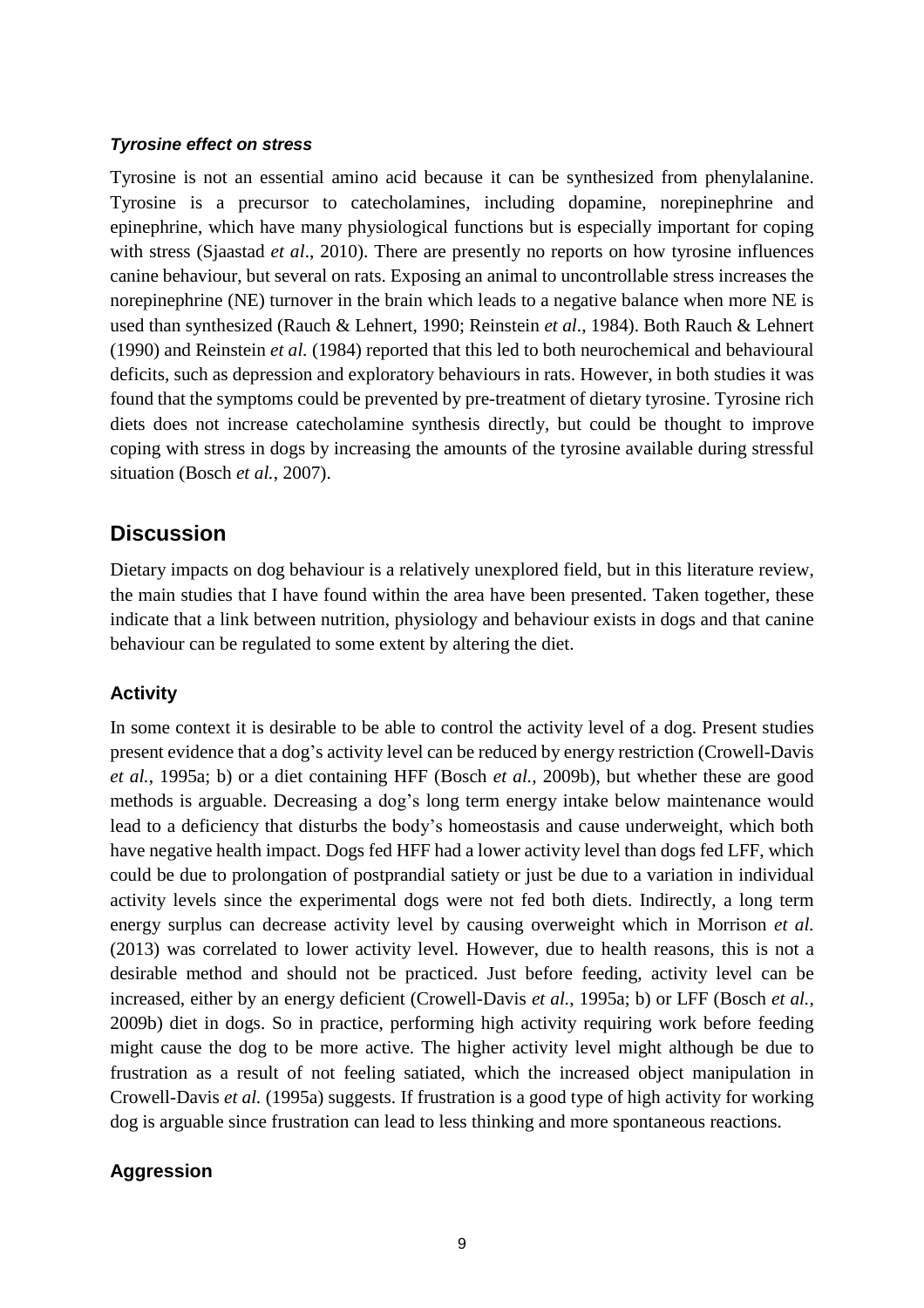Canine aggression is a severe problem for many dog owners. Low aggression is often desired as it may increase the life quality of both the animal and its owner. Energy restriction may affect aggressive behaviour in dogs but depends on the duration of the diet (Crowell-Davis *et al*., 1995a). In the beginning of the energy restricted diet, dogs on more restricted diets showed a greater number of aggressive behaviours than dogs on less restricted diets, which may be due to frustration. Whereas by the second week on the diet, the number of aggressive behaviours decreased. This may be due to decreased energy intake which causes decreased activity (Crowell-Davis *et al*., 1995a) or decreased protein intake which also causes decreased aggression (Dodman *et al*., 1996; DeNapoli *et al*., 2000).

Serotonin plays a significant role in aggression control. DeNapoli *et al.* (2000) discovered that tryptophan supplement also decreased aggression by increasing the precursor to serotonin. For animals it is important for the diet to have a good amino acid balance. Supplementing specific amino acids might disturb this balance because these amino acid would compete with the other amino acids for absorption which might lead to a deficiency of essential amino acids causing negative health impacts such as lowered immune response. Increased carbohydrate intake may also reduce aggression since increased carbohydrate intake led to increased serotonin synthesis in the brain in rats (Fernstrom & Wurtman, 1971; Madras *et al.,* 1973) and serotonin is associated with decreased aggression. Whether dietary carbohydrate can decrease aggression in dogs requires further research.

Also, a diet with high content of cholesterol, triglycerides, DHA and a low linoleic:α-linolenic ratio might decrease aggression (Pentürk & Yalcin, 2003; Re *et al.,* 2008) but this area requires further research.

### **Satiety**

Unsatiated dogs that feel hungry may perform undesirable behaviours such as scavenging and begging (Weber *et al.,* 2007). This can lead to the owner giving the dog food to get rid of the behaviour, which is especially problematic for overweight dogs. A better solution may be to feed the dog a diet that increases satiety, such supplementation of HFF, which increases the fermentation product SCFA (Bosch *et al.*, 1995a). Dogs fed HFF diet in Bosch *et al.* (1995a) also showed lower voluntary feed intake, which suggest that these dog felt more satiated than dogs fed LFF. The mechanism behind SCFA and increased satiety in dogs is still uncertain, but might be similar to humans and rats where SCFA activates secretion of satiety increasing hormones PYY and GLP-1 while decreasing secretion of the hunger increasing hormone ghrelin (Batterham et al., 2002; Massimino et al., 1998; Wren et al., 2001). Studies on how dietary fibre effect satiety and feed intake have shown conflicting results. One reason for this might be that the studies used different types of fibres and inclusion levels, which effect the impact on stimulation and prolongation of satiety. Also, both studies by Butterwick *et al.* (1994) and Butterwick & Markwell (1997) only included 6 dogs on an energy restricted diet, which makes the result debatable since energy restriction, in addition to the dietary fibre, affect the voluntary feed intake.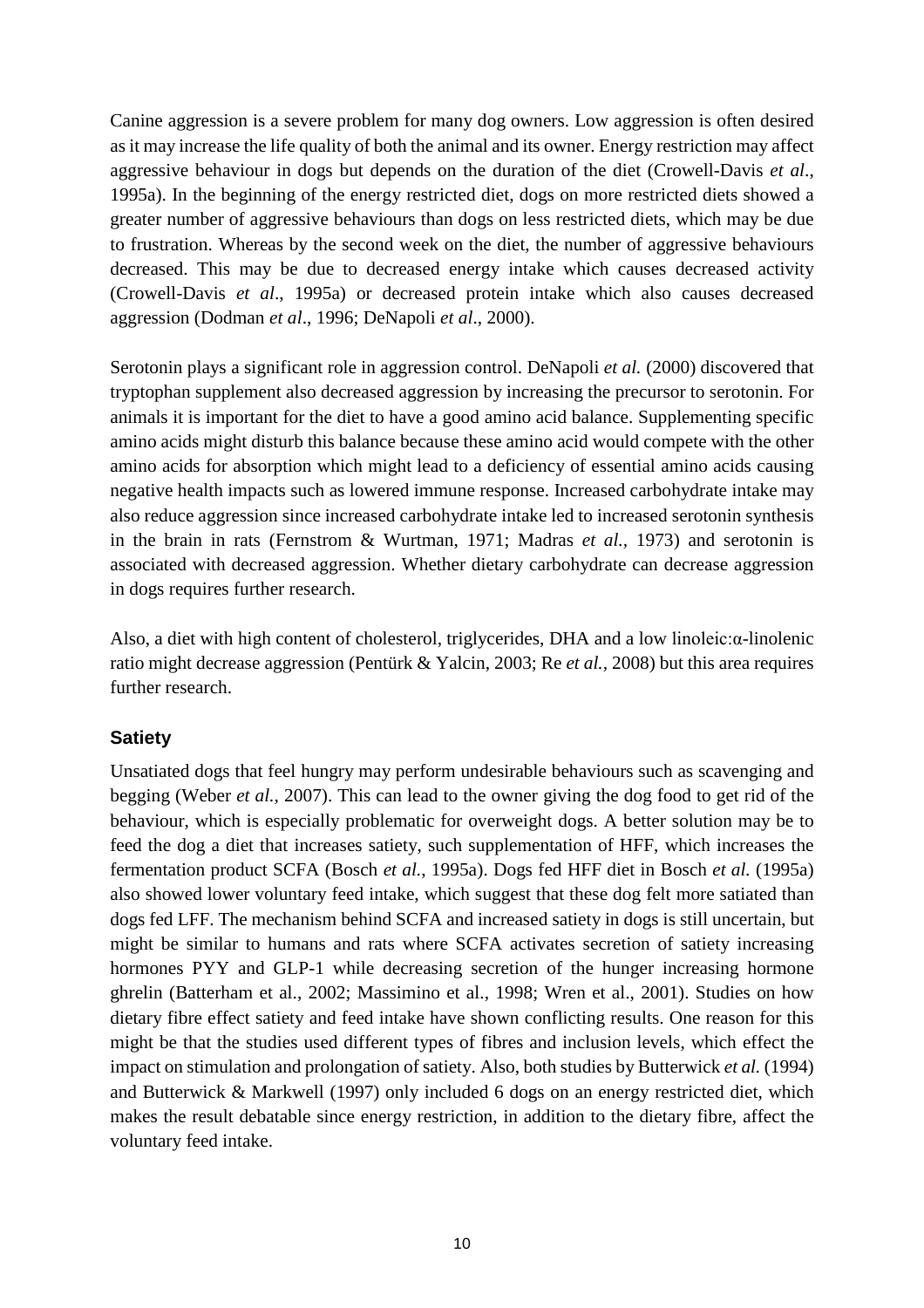#### **Stress**

If nutrition has any effect on stress in dogs is still unknown and requires further research, but in rat's, tyrosine is found to increase the ability to cope with stress thorough increased precursor for catecholamine's (Rauch & Lehnert, 1990; Reinstein *et al*., 1984).

#### **General discussion**

The results of Crowell-Davis *et al.* both studies indicate that dogs are able to adapt their activity level, i.e. energy output, to the energy intake level. This, as well as the fact that increased satiety decreases activity (Bosch *et al*., 2009b), may be counter-productive for weight loss purposes. Overweight dogs require a higher energy expenditure than energy intake in order to lose weight. Therefore, energy restricted diets are supplemented with dietary fibre for its ability to reduce voluntary food intake (Bosch *et al*., 2009a; Weber *et al*., 2007). Both reduced energy intake and increased satiety leads to a lower spontaneous activity in dogs, thus decreasing energy expenditure. This may lead to an overestimation of the energy expenditure and therefore decreased rate of weight loss. The increased object manipulation measured in Crowell-Davis *et al*. (1995a), indicate the need to offer dogs on restricted calorie diets objects so that they have an allowed object to focus the object manipulative behaviour on.

Whether it is possible or recommended to apply nutrition as a regulator of behaviour in practical recommendations is still unknown since there are several aspects to consider. As baseline it is important to make sure that the nutritional requirements are fulfilled and that no safe upper limits are crossed. Health aspect, i.e. can the dietary alteration harm the dog, needs to be considered and studied. For example, high fibre intake decreases protein digestibility (Weber *et al.,* 2007) which could cause a protein deficiency that can result in several negative physiological effects, such as impaired reproduction and weakened immune system. Also, the ethical aspect, such as whether an energy-deficient diet with low protein and high carbohydrate content is suitable to a carnivorous animal just to decrease aggression, where several other methods are available. The fact that dogs are able to digest starch (Axelsson *et al.,* 2013) is not equal to that high amounts of starch is beneficial for maintaining a good health.

The dog feed companies compose a large industry and differs a lot from e.g. livestock feed companies. Dog owners have generally less knowledge about nutrition and are willing to pay a lot more for feed than farmers, which affects the production of feed. Dietary alteration has to be profitable and sustainable for both owners and feed producers, therefore specialized feed for treatment of behavioural problems need to have a significant and verified effect. Palatability of dog feed is another important factor that has to be considered. A dog feed with low palatability will decrease consumption and would be pointless to produce, therefore aspects such as fibre content that has reported to decrease palatability (Weber *et al.,* 2007) has to be considered. The dog feed industry is run by large companies and many studies on canine nutrition are sponsored by these. This requires extra critical assessment of the results and conclusions in the articles since they might not have a complete objective standpoint. Also, areas in canine nutrition that are not beneficial for these companies lack in research which makes the science of canine nutrition unbalanced and specialized to their products.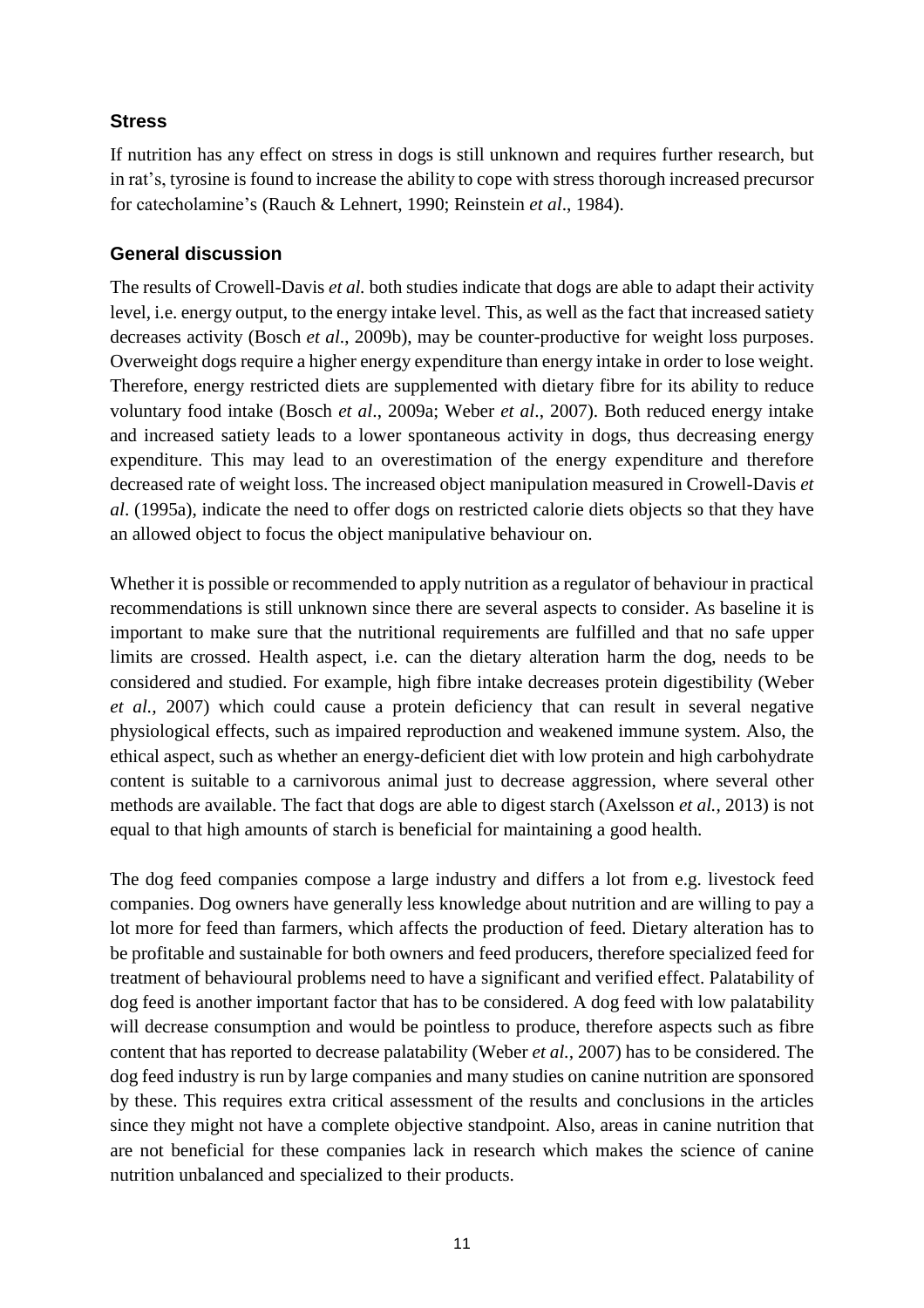Behaviours may be hard to register and can be influenced by multiple factors, such as environment, genetics, cognition and physiology, which makes behavioural research in dogs difficult. It is therefore important to acknowledge breed differences in both phenotype, temperament, genetics and behavioural traits. Therefore, conclusions made in one breed cannot always be directly applied on another. However, using a single breed in a study, as Re *et al.* (2008) did, will reduce the effect genetics has on behaviour.

Although there is evidence that diet may have an impact on canine behaviour, nutrition might not be the most effective treatment of problematic behaviours. Nutrition might, however, be a good additional treatment to more conventional ways.

# **Conclusion**

There are documented connections between nutrition, physiology and behaviour indicating that canine behaviour could be regulated to some extent by altering the diet. Activity may be affected by the fermentability of dietary fibre, energy restriction and indirectly by energy surplus. Aggression may be affected by energy restriction, protein content and tryptophan supplement. Undesirable behaviour caused by lack of satiety may be affected by dietary fibre and their fermentability. Further research is required before it will be possible to make more specific conclusions and perhaps present possible practical recommendations for how to affect canine behaviour.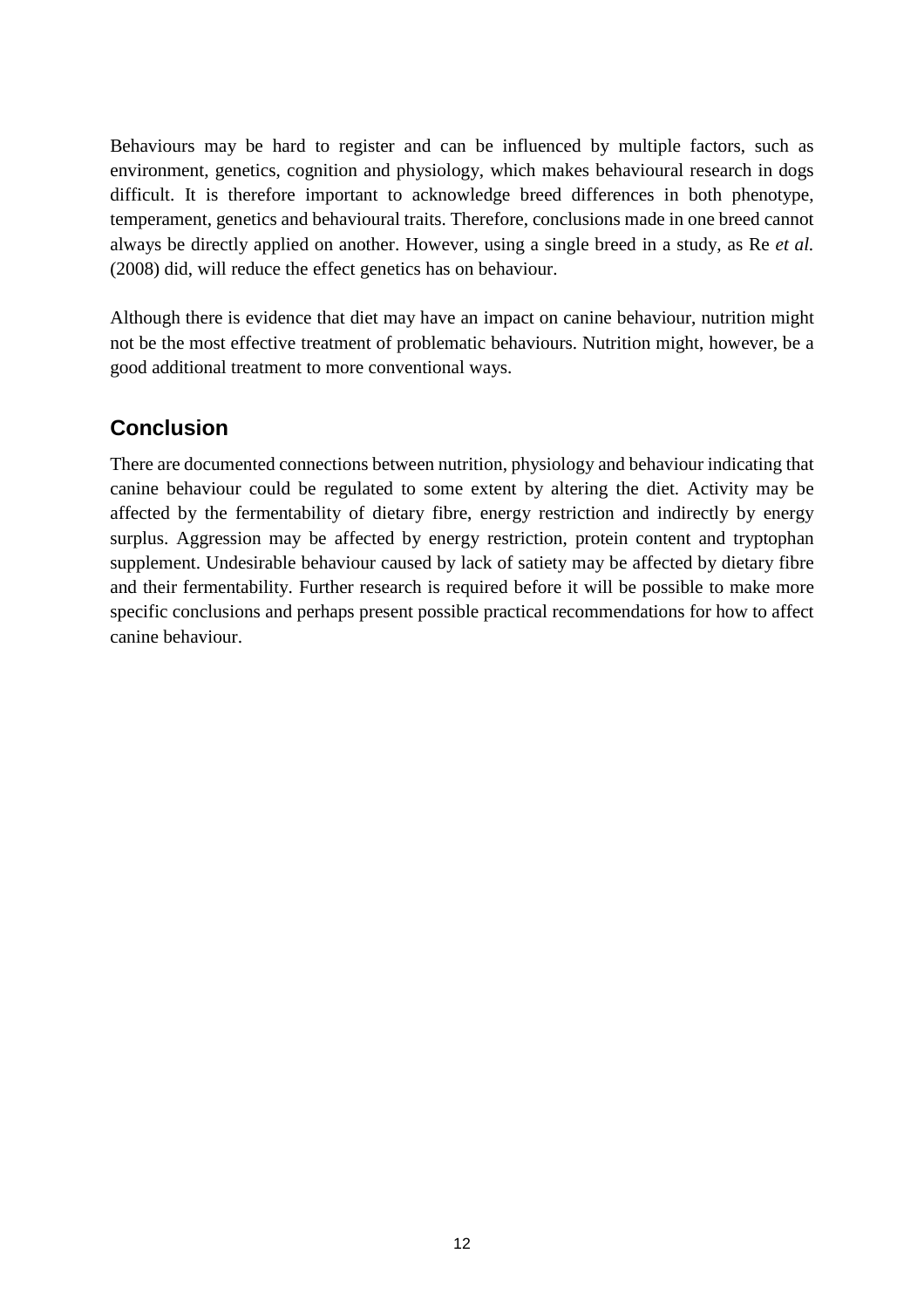#### **References**

- Association of American Feed Control Officials (AAFCO). (2014). *AAFCO methods for Substantiating nutritional adequacy of dog and cat foods.* Official publication. Pp. 4
- Axelsson, E., Ratnakumar, A., Arendt, M.-L., Maqbool, K., Webster, M.T., Perloski, M., Liberg, O., Arnemo, J.M., Hedhammar, A., Lindblad-Toh, K. (2013). The genomic signature of dog domestication reveals adaptation to a starch-rich diet. *Nature,* vol. 495, pp. 360–364.

Batterham, R.L., Cowley, M.A., Small, C.J., Herzog, H., Cohen, M.A., Dakin, C.L., Wren, A.M., Brynes, A.E., Low, M.J., Ghatei, M.A., Cone, R.D., Bloom, S.R. (2002). Gut hormone PYY3-36 physiologically inhibits food intake. *Nature*, vol. 418, pp. 650–654.

- Beerda, B., Schilder, M.B.H., van Hooff, J.A.R.A.M., de Vries, H.W. (1997). Manifestations of chronic and acute stress in dogs. *Applied Animal Behaviour Science*, vol. 52, pp. 307–319.
- Björk, E. (2015). *Svenska sällskapshundars hull*. Sveriges lantbruksuniversitet. Veterinärprogrammet. (Examensarbete 2015:17)
- Bosch, G., Beerda, B., Hendriks, W.H., van der Poel, A.F.B., Verstegen, M.W.A. (2007). Impact of nutrition on canine behaviour: current status and possible mechanisms. *Nutrition Research Reviews*, vol. 20, pp.180-194.
- Bosch, G., Verbrugghe, A., Hesta, M., Holst, J.J., van der Poel, A.F.B., Janssens, G.P.J., Hendriks, W.H. (2009a). The effects of dietary fibre type on satiety-related hormones and voluntary food intake in dogs. *British Journal of Nutrition*, vol. 102, pp. 318.
- Bosch, G., Beerda, B., van de Hoek, E., Hesta, M., van der Poel, A.F.B., Janssens, G.P.J., Hendriks, W.H. (2009b). Effect of dietary fibre type on physical activity and behaviour in kennelled dogs. *Applied Animal Behaviour Science*, vol. 121, pp. 32–41.
- Bosch, G., Beerda, B., Beynen, A.C., van der Borg, J.A.M., van der Poel, A.F.B., Hendriks, W.H. (2009c). Dietary tryptophan supplementation in privately owned mildly anxious dogs. *Applied Animal Behaviour Science*, vol. 121, pp. 197–205.
- Butterwick, R.F. and Markwell, P.J. (1997). Effect of amount and type of dietary fiber on food intake in energy-restricted dogs. *American Journal of Veterinary Research*, vol. 58(3), pp. 272–276.
- Butterwick, R.F., Markwell, P.J., Thorne, C.J. (1994). Effect of level and source of dietary fiber on food intake in the dog. *Journal of Nutrition*, vol. 124, pp. 2695S–2700S.
- Buydens-Branchey, L., Branchey, M., Hudson, J., Fergeson, P. (2000). Low HDL cholesterol, aggression and altered central serotonergic activity. *Psychiatry Research*, vol. 93, pp. 93– 102.
- Courcier, E.A., Thomson, R.M., Mellor, D.J., Yam, P.S. (2010). An epidemiological study of environmental factors associated with canine obesity. *Journal of Small Animal Practice*, vol/ 51, pp. 362–367.
- Crowell-Davis, S.L., Barry, K., Ballam, J.M., Laflamme, D.P. (1995a). The effect of caloric restriction on the behavior of pen-housed dogs: Transition from restriction to maintenance diets and long-term effects. *Applied Animal Behaviour Science*, vol. 43, pp. 43–61.
- Crowell-Davis, S.L., Barry, K., Ballam, J.M., Laflamme, D.P. (1995b). The effect of caloric restriction on the behavior of pen-housed dogs: Transition from unrestricted to restricted diet. *Applied Animal Behaviour Science*, vol. 43, pp. 27–41.
- DeNapoli, J.S., Dodman, N.H., Shuster, L., Rand, W.M., Gross, K.L. (2000). Effect of dietary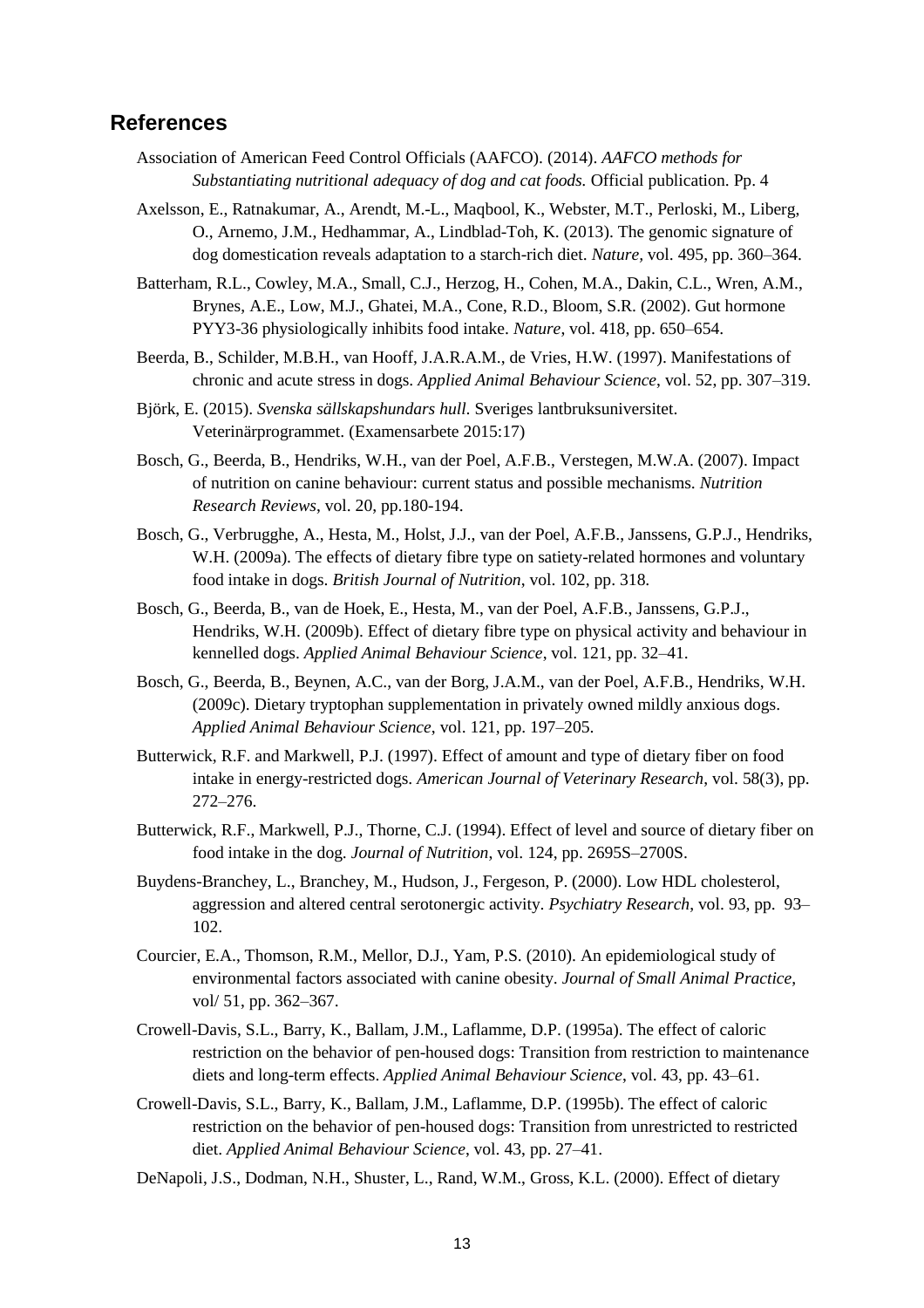protein content and tryptophan supplementation on dominance aggression, territorial aggression, and hyperactivity in dogs. *Journal of the American Veterinary Medical Association*, vol. 217, pp. 504–508.

- Dodman, N.H., Reisner, I., Shuster, L., Rand, W., Luescher, U.A., Robinson, I., Houpt, K.A. (1996). Effect of dietary protein content on behavior in dogs. *Journal of the American Veterinary Medical Association*, vol. 208, pp. 376–379.
- Driscoll, C. A., Macdonald, D. W. and O'Brien, S. J. (2009). From Wild Animals to Domestic Pets, an Evolutionary View of Domestication. *Proceedings of the National Academy of Sciences,* vol. 106, pp. 9971–78.
- Ekelund, U., Brage, S., Besson, H., Sharp, S., Wareham, N.J. (2008). Time spent being sedentary and weight gain in healthy adults: reverse or bidirectional causality? *The American Journal of Clinical Nutrition*, vol. 88, pp. 612–617.
- Fernstrom, J.D. and Wurtman, R.J. (1971). Brain Serotonin Content: Increase Following Ingestion of Carbohydrate Diet. *Science*, vol. 174, pp. 1023–1025.
- Hillbrand, M. and Spitz, R.T. (1999). Cholesterol and aggression. *Aggression and Violent Behavior*, vol. 4, pp. 359–370.
- Hughes, A.R., Henderson, A., Ortiz-Rodriguez, V., Artinou, M.L., Reilly, J.J. (2006). Habitual physical activity and sedentary behaviour in a clinical sample of obese children*. International Journal of Obesity,* vol. 30, pp. 1494–1500.
- Kaplan, J.R., Shively, C.A., Fontenot, M.B., Morgan, T.M., Howell, S.M., Manuck, S.B., Muldoon, M.F., Mann, J.J. (1994). Demonstration of an association among dietary cholesterol, central serotonergic activity, and social behavior in monkeys. *Psychosomatic Medicine*, vol. 56, pp. 479–484.
- Levitis, D.A., Lidicker, W.Z., Freund, G. (2009). Behavioural biologists do not agree on what constitutes behaviour. *Animal Behaviour*, vol. 78, pp. 103–110.
- Madras, B.K., Cohen, E.L., Fernstrom, J.D., Larin, F., Munro, H.N., Wurtman, R.J. (1973). Dietary Carbohydrate Increases Brain Tryptophan and Decreases Free Plasma Tryptophan. *Nature*, vol. 244, pp. 34–35.
- Mann, J. (1999). Role of the Serotonergic System in the Pathogenesis of Major Depression and Suicidal Behavior. *Neuropsychopharmacology*, vol. 21, pp. 99S–105S.
- Massimino, S.P., McBurney, M.I., Field, C.J., Thomson, A.B., Keelan, M., Hayek, M.G., Sunvold, G.D. (1998). Fermentable dietary fiber increases GLP-1 secretion and improves glucose homeostasis despite increased intestinal glucose transport capacity in healthy dogs *Journal of Nutrition*, vol. 128, pp. 1786–1793.
- McDonald, P., Edwards, R. A., Greenhalgh, J. F. D. and Morgan, C. A. (2002). *Animal nutrition,* 6th ed*.* Pearson Education Limited, United Kingdom. pp. 55-71, 32-53.
- McGreevy, P.D., Thomson, P.C., Pride, C., Fawcett, A., Grassi, T., Jones, B. (2005). Prevalence of obesity in dogs examined by Australian veterinary practices and the risk factors involved. Vet. Rec. 156, 695–702.
- Miklosi, A. (2014). Dog Behaviour, Evolution, and Cognition. Oxford University Press. Pp. 16
- Morrison, R., Penpraze, V., Beber, A., Reilly, J.J., Yam, P.S. (2013). Associations between obesity and physical activity in dogs: a preliminary investigation. *Journal of Small Animal Practice*, vol. 54, pp. 570–574.